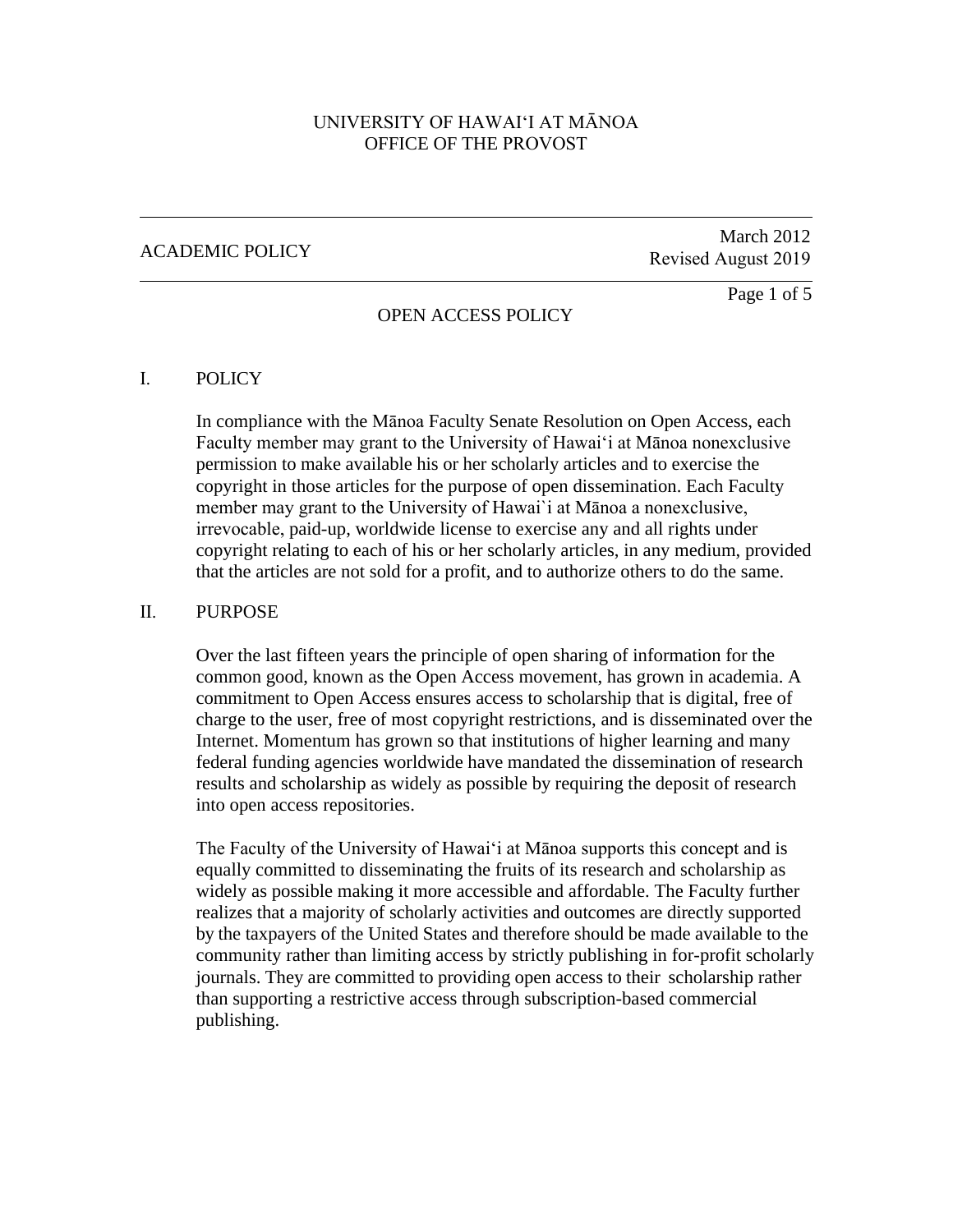This policy will increase the open distribution of much of the research taking place at the University of Hawai'i at Mānoa. By supporting open distribution, the policy will give greater exposure to UHM researchers and to their scholarship.

Open Access discussions have been taking place at UHM since late 2008. The Scholarly Communication Committee convened in early 2009 and organized numerous presentations and activities on campus for the next year and a half. In the spring of 2010 the Committee worked with the Committee on Research and later the Senate Executive Committee to discuss the development of and presentation to the Mānoa Faculty Senate of an Open Access Resolution. The resolution called for the UHM Administration to develop and implement an Open Access Policy. This issue was taken to the Mānoa Faculty Senate in May, 2010 and presented as an up-coming resolution to consider. In December, 2010, the resolution was an agenda item at the Mānoa Faculty Senate meeting, where it was passed with almost unanimous approval.

### III. APPLICABILITY/SCOPE

This policy will affect the Faculty of the University of Hawai'i at Mānoa. The policy applies only to scholarly articles completed after the policy was adopted. The policy will apply to all scholarly articles written while the person is a member of the Faculty except for any articles completed before the adoption of this policy and any articles for which the Faculty member entered into an incompatible licensing agreement before the adoption of this policy. The Provost or Provost's designate will waive application of the policy for a particular article upon written notification by the author, who informs the University of the reason.

### IV. EFFECTIVE DATE

This policy is effective at the start of the Fall 2012 semester.

### V. DEFINITIONS

- A. Nonexclusive permission: A permission giving the University of Hawai'i at Mānoa the right to distribute an article from its repository. Faculty members still retain ownership and complete control of the copyright. Faculty can exercise their copyrights in any way they see fit, including transferring them to a publisher if they so desire.
- B. Irrevocable, paid-up worldwide license: The permission granted may not be taken back; there are no fees associated with the permission granted; and the permissions apply worldwide.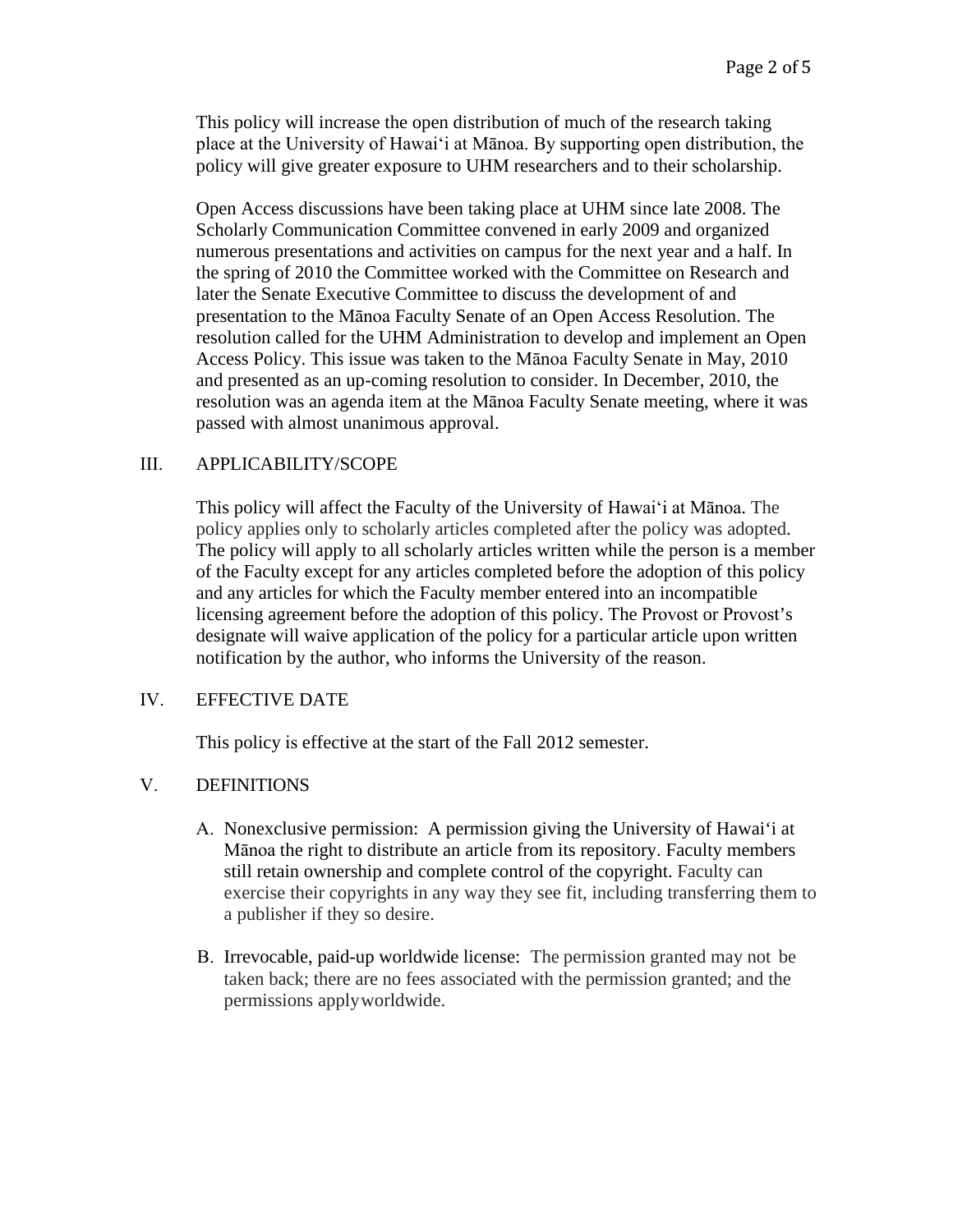- C. Final version of the article: Published version which has gone through a copyediting and typesetting process.
- D. Manuscript copy: A copy of a research article that has been peer reviewed and edited and is ready to submit to a publisher for copy editing.
- E. Not sold for profit: UHM could not generate a profit from exercising the rights granted, but could recover costs for a service related to the articles, such as printed course packs.
- F. Open dissemination: Journal articles stored and made available on the public Internet, permitting any users to read, download, copy, distribute, print, search, or link to the full texts of these articles, crawl them for indexing, pass them as data to software, or use them for any other lawful, noncommercial purpose, without financial, legal, or technical barriers other than those inseparable from gaining access to the internet itself.
- G. Scholarly articles: Faculty's scholarly articles are articles that describe the fruits of their research and that they give to the world for the sake of inquiry and knowledge without expectation of payment. Such articles are typically presented in peer-reviewed scholarly journals and conference proceedings.
- H. ScholarSpace: The institutional repository for the University of Hawai'i at Mānoa, which is an online, open-access archive of the University's scholarly output. Visit <http://scholarspace.manoa.hawaii.edu/> .

### VI. RESPONSIBILITIES

The University of Hawai'i at Mānoa Library, will maintain the institutional repository. Faculty librarians and staff will facilitate the submission of the scholarly articles and will be available for consultation about the procedures.

The Provost's Office, or its designee [i.e., UHM Library], in consultation with the Mānoa Faculty Senate will be responsible for interpreting this policy, resolving disputes concerning its interpretation and application, and recommending changes to the Faculty.

#### VII. PROCEDURES

At the time a scholarly article has been peer reviewed, edited and is ready to submit to a publisher for copy editing, the Faculty member will provide an electronic version of the manuscript copy at no charge to the University of Hawai'i at Mānoa Library.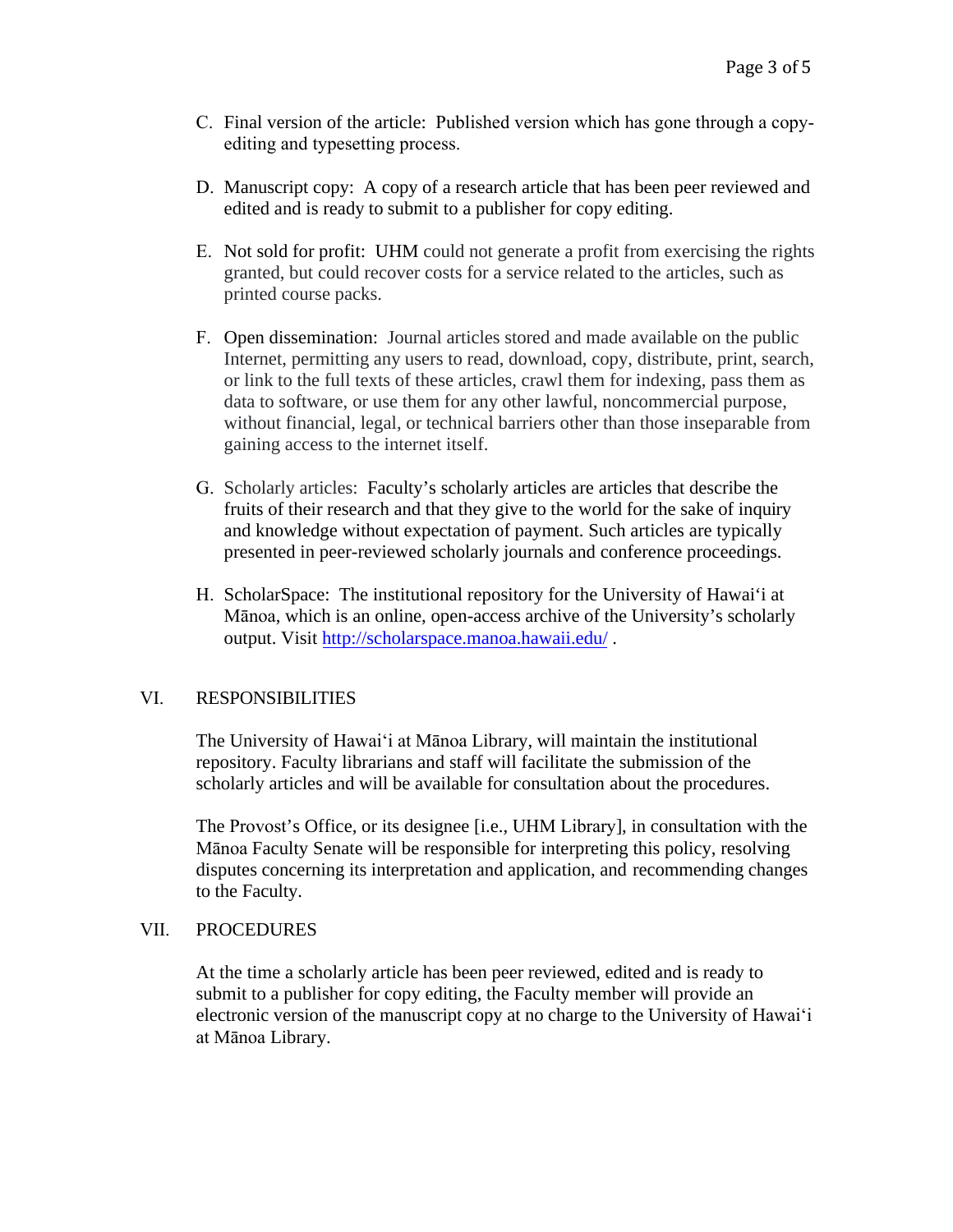Papers should be submitted as of the date of publication. To submit a paper under the policy, upload the author's final manuscript, post peer-review, via a web form (http://[scholarspace.manoa.hawaii.edu/openaccess](http://scholarspace.manoa.hawaii.edu/openaccess) )

The articles will be made available to the public via ScholarSpace, the open access institutional repository at the University of Hawai'i at Mānoa.

If a journal publisher refuses to publish an article because of this prior license, Faculty have a number of options.

- A. Persuade the publisher that it should accept UHM's non-exclusive license in order to be able to publish the article.
- B. If the publisher requires a temporary embargo, ScholarSpace can comply.
- C. Seek a different publisher.
- D. Consult the UHM Library or the Patent and Copyright Committee about taking steps to address the publisher's specific concerns.
- E. Obtain a waiver for the article under the policy. To obtain a waiver, fill out the web form (http://[scholarspace.manoa.hawaii.edu/openaccess](http://scholarspace.manoa.hawaii.edu/openaccess))

Faculty are also encouraged to retain ownership of the copyright of published papers where possible. Faculty may use an Author Addendum (http:// [manoa.hawaii.edu/library/wp-content/uploads/openaccess/author](http://manoa.hawaii.edu/library/wp-content/uploads/openaccess/author-amendment.docx)amendment.docx) to attach to the publishing agreement.

The UHM Open Access Policy will be reviewed after five years by the Manoa Faculty Senate, with a report presented to the Faculty.